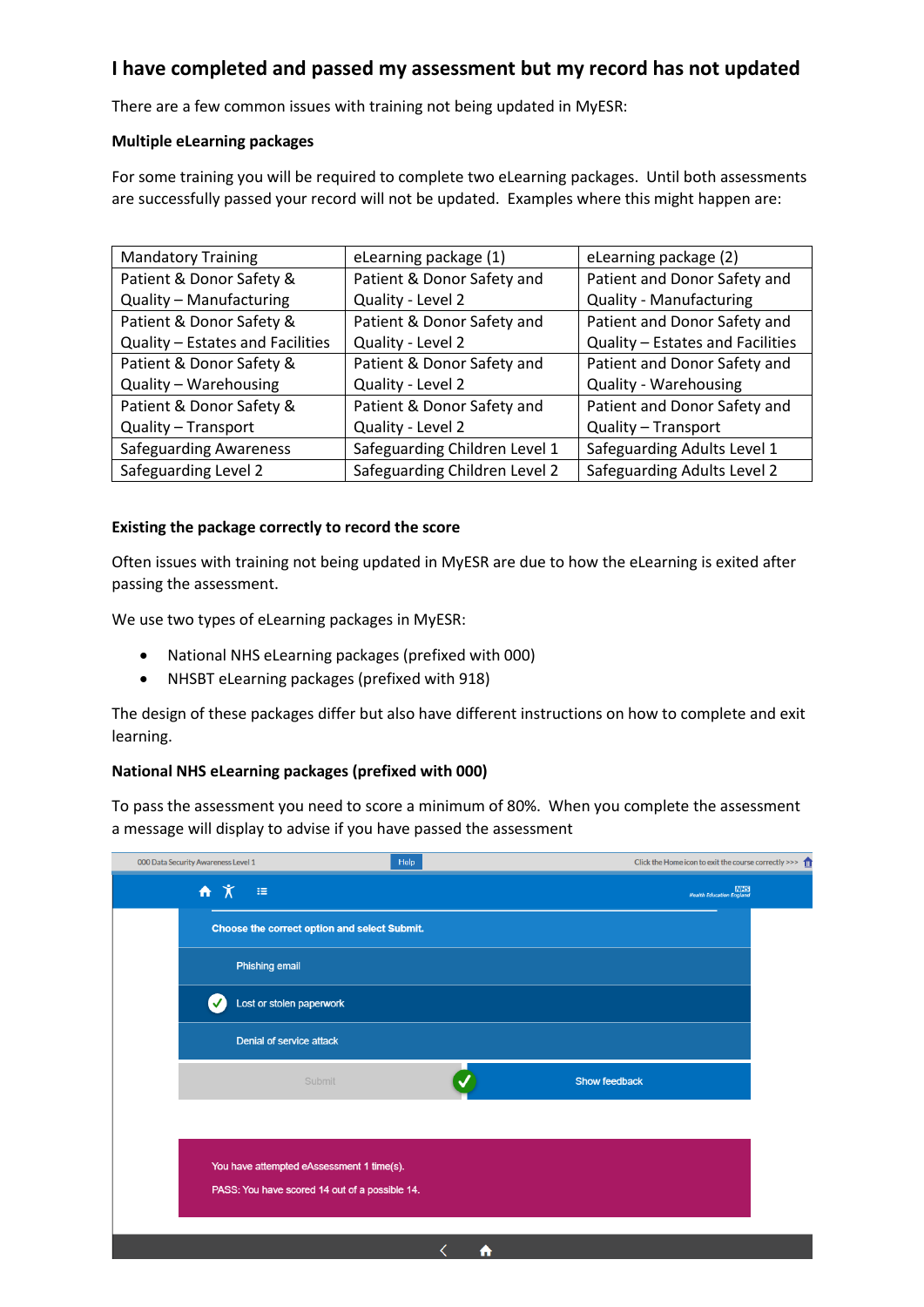If you pass the assessment you next need to click the House icon in the top right hand corner.

Click the Home icon to exit the course correctly >>>  $\bigcap$ 

Similarly you will receive a message to advise if you did not pass.

| 000 Safeguarding Children Level 1 | Help                                                                                                                                                                                                                                                                                                                                                                                                                                                 | Click the Home icon to exit the course correctly >>> $\uparrow$ |
|-----------------------------------|------------------------------------------------------------------------------------------------------------------------------------------------------------------------------------------------------------------------------------------------------------------------------------------------------------------------------------------------------------------------------------------------------------------------------------------------------|-----------------------------------------------------------------|
| 挂<br>ĦΧ                           |                                                                                                                                                                                                                                                                                                                                                                                                                                                      | <b>NHS</b><br><b>Health Education England</b>                   |
|                                   |                                                                                                                                                                                                                                                                                                                                                                                                                                                      |                                                                 |
| greater to pass.                  | You have attempted the eAssessment 1 time(s).<br>You have not passed this eAssessment this time. You have scored 8 out of a possible 12, but need to score 10 or<br>If you fail this eAssessment, after 2 attempts please go back to Main Menu and complete all the chapters for the<br>Safeguarding Children Level 1 before attempting this eAssessment again. Please note that your organisation may<br>require you to undertake further training. |                                                                 |
|                                   | You have 3 attempts remaining. Select Retry Assessment below to attempt it again.                                                                                                                                                                                                                                                                                                                                                                    |                                                                 |
|                                   | <b>Retry Assessment</b>                                                                                                                                                                                                                                                                                                                                                                                                                              |                                                                 |

If you do not achieve a score of 80%+ you will have different options depending on the score you achieved – see example below:

| This eAssessment aligns to the UK Core Skills Training Framework Information Governance learning outcomes and                 |
|-------------------------------------------------------------------------------------------------------------------------------|
| assessment criteria. You will need to achieve a pass mark of at least 80% to successfully complete this                       |
| eAssessment. If you do not achieve:                                                                                           |
| . A score of less than 40% you will need to go straight back to the Main Menu to complete the session in full                 |
| . A score of between 40% - 80% after 2 attempts, you will need to go back to the Main Menu to complete the<br>session in full |
| Please note that your score will only be recorded if you answer ALL questions and see your results.                           |

If you exit out of this course without clicking the Home icon your score will not be captured. To

Click the Home icon to exit the course correctly >>>  $\hat{\mathbf{m}}$ 

resolve click on the option to play the learning. You shouldn't need to re-complete the assessment but just

exit using the Home icon and your record will update.

#### **NHSBT eLearning packages (prefixed with 918)**

To pass the assessment you need to score a minimum of 80%. When you complete the assessment a message will display to advise if you have passed the assessment but similarly also to advise if you did not pass.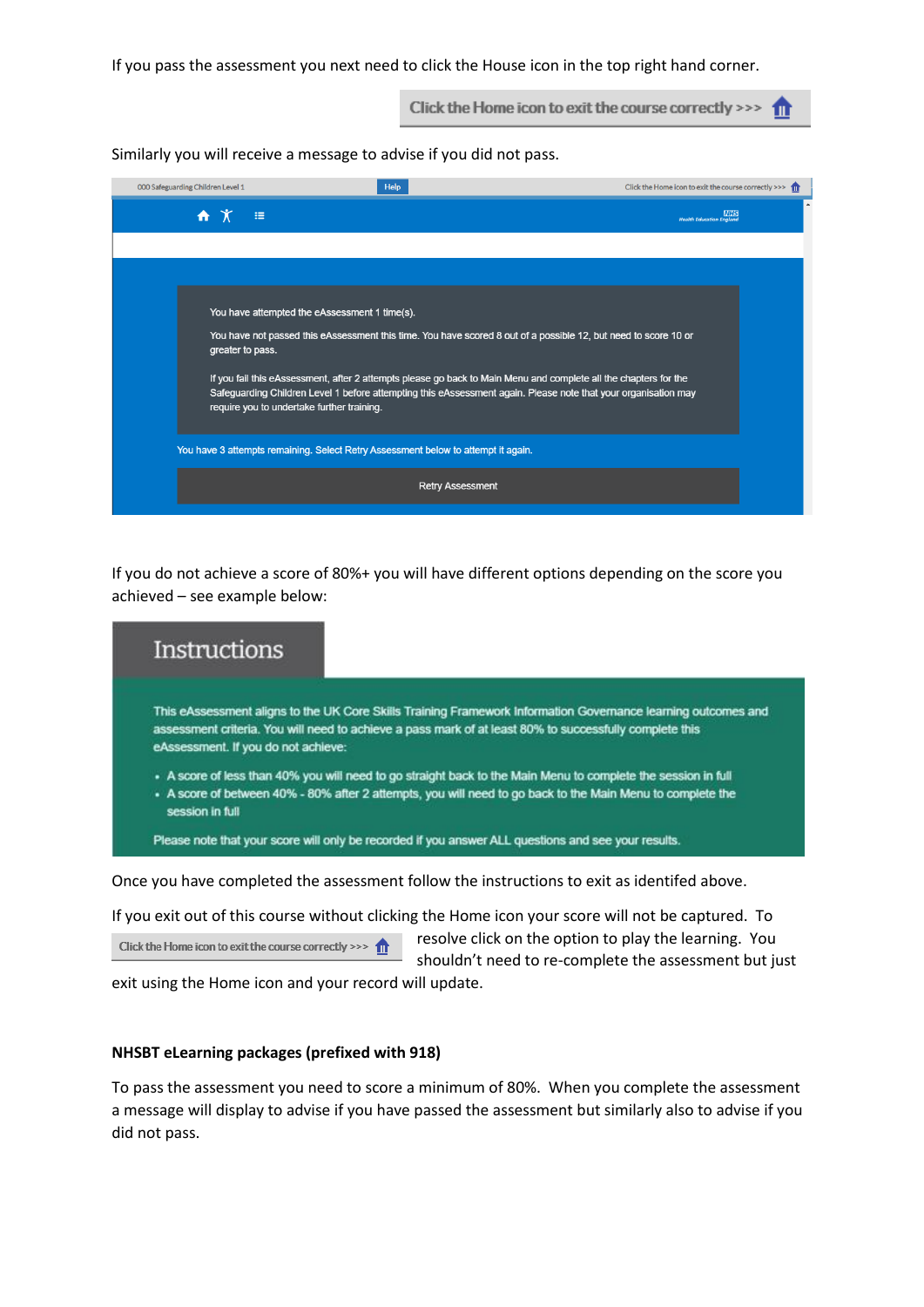

score will not be captured and you will need to complete the assessment again and EXIT COURSE. Once you select EXIT COURSE you will get confirmation that you can now close this window by clicking the X in the top

If you pass the assessment you next need to firs click the EXIT COURSE option which is shown in the right hand corner of this window. If you close this window without clicking the EXIT COURSE option your

top right hand corner.

Click the Home icon to exit the course correctly >>>



right hand corner.

# **Pop Up Blocker**

Sometimes records do not update because pop-ups have not been enabled in the browser that you are using.

Advice on enabling Pop-Ups can be found on the [Service Portal](https://nhsbt.service-now.com/sp?id=index) by typing Pop Up in the search field.

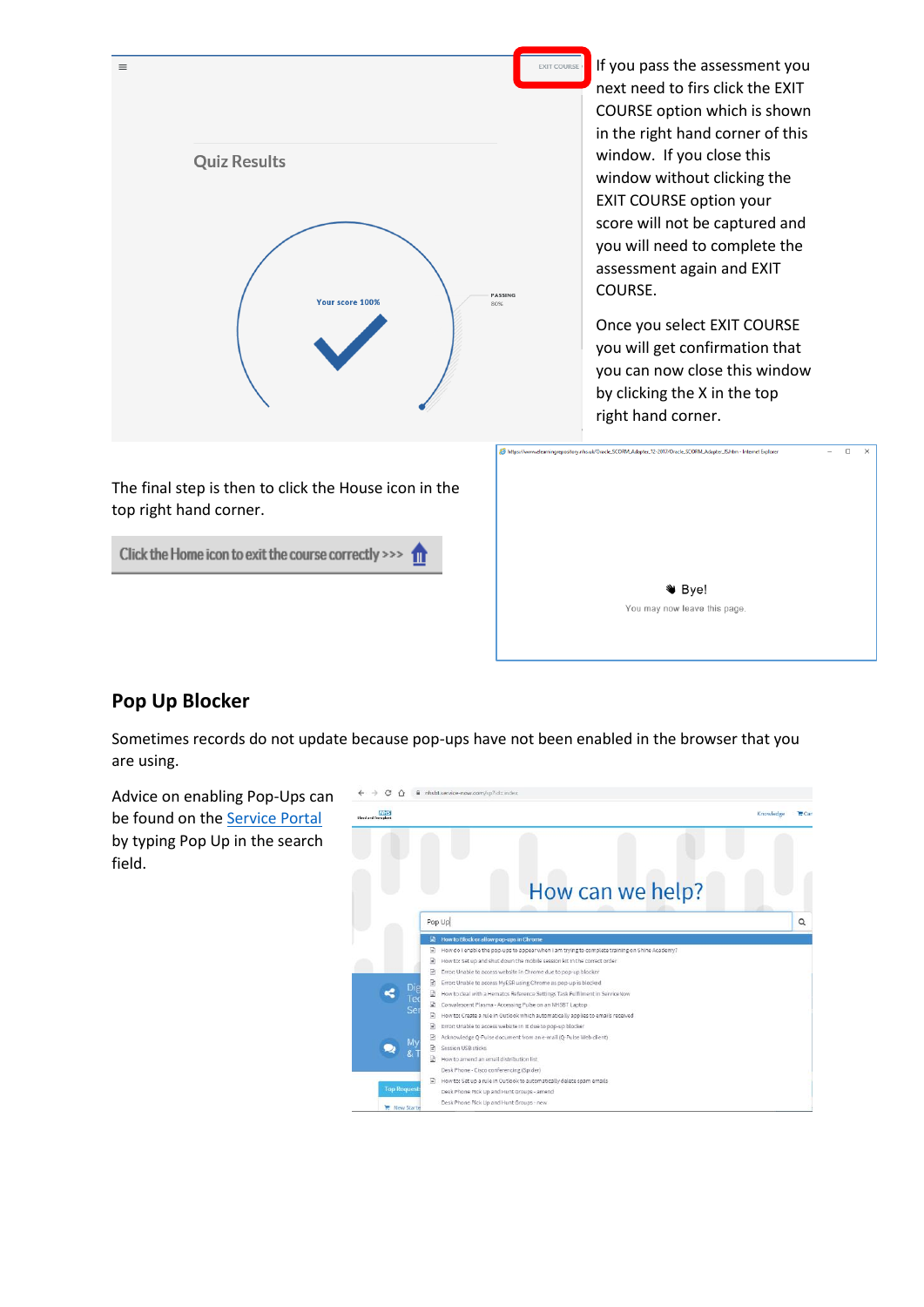# **I can't play the eLearning / the play button is 'greyed out'**

This will depend on whether you have previously enrolled onto this learning in MyESR.

In the example below various training has been previously completed in MyESR in December. On the left hand side indicated in amber are mandatory training competencies that need to be renewed and beside each one is a magnifying glass.

Click the magnifying glass and you will be directed to the actions needed to complete the eLearning.

| E.<br><b>Competence Requirements</b>                                                              |                        | e            | All current e-Learning enrolments are displayed in this section. I o view more detail about each enrolment, click your enrolment status. Click<br>the play button to play the course or be directed to the relevant screen.<br>画 尊 ▼ 皿 |                                                                                  |               |                         |                                 |                    |                     |                    |          |                       |  |
|---------------------------------------------------------------------------------------------------|------------------------|--------------|----------------------------------------------------------------------------------------------------------------------------------------------------------------------------------------------------------------------------------------|----------------------------------------------------------------------------------|---------------|-------------------------|---------------------------------|--------------------|---------------------|--------------------|----------|-----------------------|--|
|                                                                                                   |                        |              |                                                                                                                                                                                                                                        | Course Name A                                                                    | Status $\sim$ | in.                     | <b>Item Enrolment</b><br>Status | Completion<br>Date | $\log$ Score $\log$ | Move to<br>History |          | Unenrol Evaluate Play |  |
| Click "Search" to find certifications, courses and learning<br>paths with the required competence |                        |              |                                                                                                                                                                                                                                        | 000 Data Security Awareness<br>Level 1                                           | Passed        | 國                       | Completed                       | 19-Dec-2019        |                     | p                  | Ġ.       |                       |  |
| ■ 2 回 3 → 画                                                                                       |                        |              |                                                                                                                                                                                                                                        | 000 Infection Prevention and<br><b>Control Level 1</b>                           | Passed        | $\overline{R}$          | Completed                       | 19-Dec-2019        |                     | p                  | G        |                       |  |
| Competence Name                                                                                   | <b>Expiry</b><br>Date  | Search       |                                                                                                                                                                                                                                        | 000 Safeguarding Adults Level 1                                                  | Passed        | 國                       | Completed                       | 20-Dec-2019        |                     | p                  | Ğ.       |                       |  |
| 918 LOCAL NHSBT (M) Patient<br>and Donor Safety and Quality - 1<br>Yearl                          | $19-$<br>Dec-<br>2020  | $\mathbf{Q}$ |                                                                                                                                                                                                                                        | 000 Safeguarding Children Level 1 Passed                                         |               | $\overline{\mathbf{R}}$ | Completed                       | 20-Dec-2019        |                     | ŕ                  | m.<br>УŔ |                       |  |
| 918 LOCAL NHSBT (M) Persons<br>Designate Training Module 1 - 1<br>Yearl                           | $19-$<br>Dec-<br>2020  | $\mathbf Q$  |                                                                                                                                                                                                                                        | 918 NHSBT Business Continuity -<br>1 Year                                        | Passed        | $\overline{R}$          | Completed                       | 19-Dec-2019        |                     | p                  | Ğ.       |                       |  |
| 918 LOCAL NHSBT (M) Business<br>Continuity - 1 Year                                               | $18-$<br>Dec-<br>2020  | $\mathbf Q$  |                                                                                                                                                                                                                                        | 918 NHSBT Fire Awareness<br>Refresher - 1 Year                                   | Passed        | 國                       | Completed                       | 19-Dec-2019        |                     | f                  | Ġ.       |                       |  |
| 918 LOCAL NHSBT (M) Data<br>Security Level 1 - 1 Yearl                                            | $18 -$<br>Dec-<br>2020 | $\alpha$     |                                                                                                                                                                                                                                        | 918 NHSBT Health, Safety and<br><b>Wellbeing - General Awareness -</b><br>1 Year | Passed        | $\overline{R}$          | Completed                       | 19-Dec-2019        |                     | p                  | Ġ.       |                       |  |
| 918ILOCALINHSBT (M) Fire<br>Awareness Refresher - 1 Yearl                                         | $18 -$<br>Dec-<br>2020 | $\mathbf Q$  |                                                                                                                                                                                                                                        | 918 NHSBT Manual Handling<br>Awareness - 1 Year                                  | Passed        | 國                       | Completed                       | 19-Dec-2019        |                     | p                  | Ğ.       |                       |  |
| 918 LOCAL NHSBT (M) Health.<br>Safety and Wellbeing - General<br>Awareness - 1 Yearl              | $18-$<br>Dec-<br>2020  | $\mathbf Q$  |                                                                                                                                                                                                                                        | 918 NHSBT Persons Designate -<br><b>HTA Module 1</b>                             | Passed        | $\overline{R}$          | Completed                       | 20-Dec-2019        |                     | f                  | ż        |                       |  |

#### Example:

Click the magnifying glass next to Data Security. As this has previously been completed in MyESR the following message will appear indicating that you need to renew this training. Click the option to Renew:

| Competence Name 918 LOCAL NHSBT (M) Data Security Level 1 - 1 Year <br>Level Any                                              |                          |                                  |                        |                         |                |       |
|-------------------------------------------------------------------------------------------------------------------------------|--------------------------|----------------------------------|------------------------|-------------------------|----------------|-------|
| Certifications<br>Certifications that will give you the competence. Click Details to Subscribe to Certificate.<br>真 ご 回 尊 ▼ 皿 |                          |                                  |                        |                         |                |       |
| Certification Name △                                                                                                          | $Valid Period \triangle$ | Certification Status $\triangle$ | <b>Progress</b> $\sim$ | Competence Level $\sim$ | <b>Details</b> | Renew |
| 918 NHSBT Data Security Awareness - Level 1                                                                                   | $365$ Day(s)             | Certified                        | Completed              |                         | 画              | Ġ.    |

You will then be prompted to enrol onto the course:

|                                          |                    | Learning Certification: 918 NHSBT Data Security Awareness - Level 1            |                                              |
|------------------------------------------|--------------------|--------------------------------------------------------------------------------|----------------------------------------------|
|                                          |                    |                                                                                |                                              |
|                                          |                    |                                                                                | <b>Learner Hom</b><br><b>Skip Enrolments</b> |
| <b>Certification Information</b>         | Hide               | وتعتبر<br><b>Mandatory Courses</b>                                             | Hide                                         |
| You began this certification period on:  | $01$ -Oct-<br>2020 | All courses in this section are mandatory.                                     |                                              |
| You must complete this certification by: | $31$ -Jan-         | Select one class for each course below to enrol in.                            |                                              |
|                                          | 2021               |                                                                                |                                              |
| You can renew your certification again:  | $31$ -Jan-<br>2021 | 000 Data Security Awareness Level 1                                            |                                              |
| Subscription Number: 16744911            |                    | 同之回尊▼ ■                                                                        |                                              |
| Renewable Yes                            |                    | <b>Class</b><br><b>Class Start Date</b><br><b>Type</b><br>Language<br>Location | <b>Duration</b>                              |

You will then be able to play the learning.